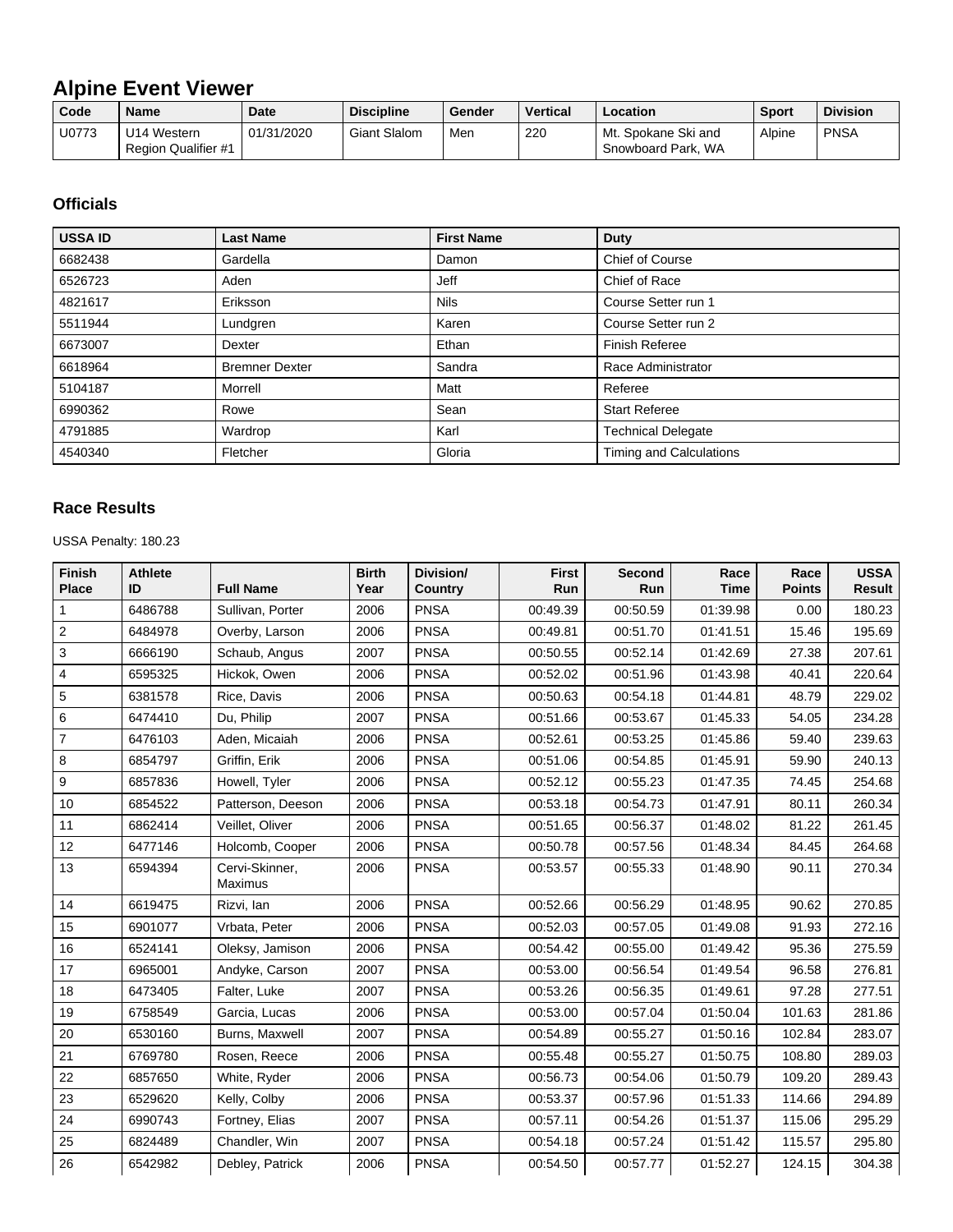| Finish<br><b>Place</b>   | <b>Athlete</b><br>ID | <b>Full Name</b>              | <b>Birth</b><br>Year | Division/                  | <b>First</b><br>Run  | Second               | Race<br><b>Time</b>  | Race<br><b>Points</b> | <b>USSA</b><br><b>Result</b> |
|--------------------------|----------------------|-------------------------------|----------------------|----------------------------|----------------------|----------------------|----------------------|-----------------------|------------------------------|
|                          |                      | Branson, Luke                 |                      | Country<br><b>PNSA</b>     |                      | Run                  |                      |                       |                              |
| 27                       | 6766216<br>6595315   |                               | 2006                 | <b>PNSA</b>                | 00:56.27             | 00:56.11             | 01:52.38             | 125.27                | 305.50<br>308.22             |
| 28                       |                      | Hickok, Ethan                 | 2006                 | <b>PNSA</b>                | 00:55.53             | 00:57.12             | 01:52.65             | 127.99                |                              |
| 29<br>30                 | 6951251<br>6866642   | Kling, Tober<br>Barrow, James | 2007<br>2006         | <b>PNSA</b>                | 00:55.00<br>00:57.35 | 00:57.99<br>00:56.74 | 01:52.99<br>01:54.09 | 131.43<br>142.54      | 311.66<br>322.77             |
| 31                       | 6541620              | Loeser, Wyatt                 | 2006                 | <b>PNSA</b>                | 00:57.22             | 00:57.07             | 01:54.29             | 144.56                | 324.79                       |
| 32                       | 6399455              | Schmidt, Crosby               | 2006                 | <b>PNSA</b>                | 00:57.33             | 00:57.50             | 01:54.83             | 150.02                | 330.25                       |
| 33                       | 6855567              | Egan, Wolfie                  | 2007                 | <b>PNSA</b>                | 00:55.38             | 00:59.46             | 01:54.84             | 150.12                | 330.35                       |
| 34                       | 6554813              | Kulakovsky, Michael           | 2006                 | <b>PNSA</b>                | 00:55.73             | 00:59.32             | 01:55.05             | 152.24                | 332.47                       |
| 35                       | 6828752              | Miller, Ben                   | 2006                 | <b>PNSA</b>                | 01:01.07             | 00:55.45             | 01:56.52             | 167.09                | 347.32                       |
| 36                       | 6963833              | Oellrich, Paul                | 2007                 | <b>PNSA</b>                | 00:57.13             | 00:59.68             | 01:56.81             | 170.02                | 350.25                       |
| 37                       | 6546162              | Spoelstra, Cash               | 2006                 | <b>PNSA</b>                | 00:59.49             | 00:57.39             | 01:56.88             | 170.72                | 350.95                       |
| 38                       | 6884380              | Porter, Jack                  | 2006                 | <b>PNSA</b>                | 00:55.30             | 01:01.59             | 01:56.89             | 170.83                | 351.06                       |
| 39                       | 6887340              | Parsons, Leo                  | 2006                 | <b>PNSA</b>                | 00:59.20             | 00:58.69             | 01:57.89             | 180.93                | 361.16                       |
| 40                       | 6687669              | Frederiksen, Jack             | 2006                 | <b>PNSA</b>                | 00:57.97             | 01:00.12             | 01:58.09             | 182.95                | 363.18                       |
| 41                       | 6853491              | Schmidt, Jasper               | 2007                 | Foreign                    | 00:58.40             | 00:59.73             | 01:58.13             | 183.35                | 363.58                       |
| 42                       | 6855335              | Verellen, Jack                | 2007                 | <b>PNSA</b>                | 00:58.41             | 01:01.08             | 01:59.49             | 197.09                | 377.32                       |
| 43                       | 6853356              | Podawiltz, Trevelyan          | 2007                 | <b>PNSA</b>                | 00:59.65             | 00:59.95             | 01:59.60             | 198.20                | 378.43                       |
| 44                       | 7000788              | Shanno, Theo                  | 2007                 | <b>PNSA</b>                | 00:59.82             | 00:59.92             | 01:59.74             | 199.62                | 379.85                       |
| 45                       | 6856033              | Sorom, Boden                  | 2007                 | <b>PNSA</b>                | 00:57.72             | 01:04.72             | 02:02.44             | 226.89                | 407.12                       |
| 46                       | 6853344              | Houston, David                | 2006                 | <b>PNSA</b>                | 01:01.58             | 01:01.30             | 02:02.88             | 231.34                | 411.57                       |
| 47                       | 6856083              | Blakemore, lan                | 2006                 | <b>PNSA</b>                | 01:01.33             | 01:01.82             | 02:03.15             | 234.06                | 414.29                       |
| 48                       | 6950143              | Livingston, Matthew           | 2006                 | <b>PNSA</b>                | 01:01.06             | 01:03.17             | 02:04.23             | 244.97                | 425.20                       |
| 49                       | 6980777              | Webster, Maxwell              | 2006                 | <b>PNSA</b>                | 00:59.73             | 01:04.60             | 02:04.33             | 245.98                | 426.21                       |
| 50                       | 6959666              | Welch, Lars                   | 2007                 | <b>PNSA</b>                | 00:56.09             | 01:08.49             | 02:04.58             | 248.51                | 428.74                       |
| 51                       | 6873222              | Pickett, Cole                 | 2006                 | <b>PNSA</b>                | 01:02.23             | 01:03.23             | 02:05.46             | 257.40                | 437.63                       |
| 52                       | 6553089              | Flaggert, Henry               | 2007                 | <b>PNSA</b>                | 01:00.23             | 01:05.29             | 02:05.52             | 258.01                | 438.24                       |
| 53                       | 6939441              | Taylor, lan                   | 2007                 | <b>PNSA</b>                | 01:01.57             | 01:04.64             | 02:06.21             | 264.98                | 445.21                       |
| 54                       | 6856303              | Masuda, Reagan                | 2006                 | <b>PNSA</b>                | 01:02.39             | 01:05.18             | 02:07.57             | 278.71                | 458.94                       |
| 55                       | 6937632              | Owens, Elijah                 | 2007                 | <b>PNSA</b>                | 01:02.23             | 01:06.19             | 02:08.42             | 287.30                | 467.53                       |
|                          |                      | Benjamin                      |                      |                            |                      |                      |                      |                       |                              |
| 56                       | 6600009              | Aldred, William               | 2007                 | <b>PNSA</b>                | 01:08.06             | 01:06.49             | 02:14.55             | 349.23                | 529.46                       |
| 57                       | 6897131              | Aubert, Jess                  | 2007                 | <b>PNSA</b>                | 01:06.01             | 01:11.84             | 02:17.85             | 382.56                | 562.79                       |
| 58                       | 6773832              | Rowe, Sully                   | 2007                 | <b>PNSA</b>                | 01:22.65             | 01:08.54             | 02:31.19             | 517.32                | 697.55                       |
| DNF1                     | 6666326              | Collins, Thomas               | 2006                 | <b>PNSA</b>                |                      | 01:03.15             |                      | 990.00                |                              |
| DNF1                     | 6583864              | Bess, Peter                   | 2007                 | <b>PNSA</b>                |                      |                      |                      | 990.00                |                              |
| DNF1<br>DNF <sub>1</sub> | 6530208<br>6862892   | Burns, Jackson                | 2006                 | <b>PNSA</b><br><b>PNSA</b> |                      | 00:55.49             |                      | 990.00<br>990.00      |                              |
| DNF1                     | 6937772              | Jones, Theo<br>Hall, Amos     | 2006<br>2007         | <b>PNSA</b>                |                      | 00:59.99<br>01:08.32 |                      | 990.00                |                              |
| DNF1                     | 6856003              | Kolk, Will                    | 2006                 | <b>PNSA</b>                |                      | 00:58.19             |                      | 990.00                |                              |
| DNF1                     | 6981424              | Arnesen, Lukas                | 2006                 | <b>PNSA</b>                |                      | 00:59.44             |                      | 990.00                |                              |
| DNF1                     | 6991471              | Graafstra, Tyse               | 2006                 | <b>PNSA</b>                |                      |                      |                      | 990.00                |                              |
| DNF <sub>2</sub>         | 6998258              | Demella, Julian               | 2007                 | <b>PNSA</b>                | 01:05.56             |                      |                      | 990.00                |                              |
| DNF <sub>2</sub>         | 7006087              | Ferguson, Joe                 | 2007                 | <b>PNSA</b>                | 00:53.28             |                      |                      | 990.00                |                              |
| DNF <sub>2</sub>         | 6854498              | Tanner, Rex                   | 2007                 | <b>PNSA</b>                | 00:58.87             |                      |                      | 990.00                |                              |
| DNF <sub>2</sub>         | 6854654              | Saenz, Marius                 | 2007                 | <b>PNSA</b>                | 00:56.35             |                      |                      | 990.00                |                              |
| DNF <sub>2</sub>         | 6937579              | Sullivan, Dan                 | 2007                 | <b>PNSA</b>                | 00:53.69             |                      |                      | 990.00                |                              |
| DNF <sub>2</sub>         | 6546154              | Billstin, Cadin               | 2007                 | <b>PNSA</b>                | 00:55.24             |                      |                      | 990.00                |                              |
| DNF <sub>2</sub>         | 6525324              | Kuhn, Hunter                  | 2007                 | <b>PNSA</b>                | 01:01.14             |                      |                      | 990.00                |                              |
| DNF <sub>2</sub>         | 6726102              | Shays, Kai                    | 2006                 | <b>PNSA</b>                | 00:51.39             |                      |                      | 990.00                |                              |
| DNS <sub>1</sub>         | 6594411              | Cervi-Skinner,                | 2006                 | <b>PNSA</b>                |                      |                      |                      | 990.00                |                              |
|                          |                      | Zackery                       |                      |                            |                      |                      |                      |                       |                              |